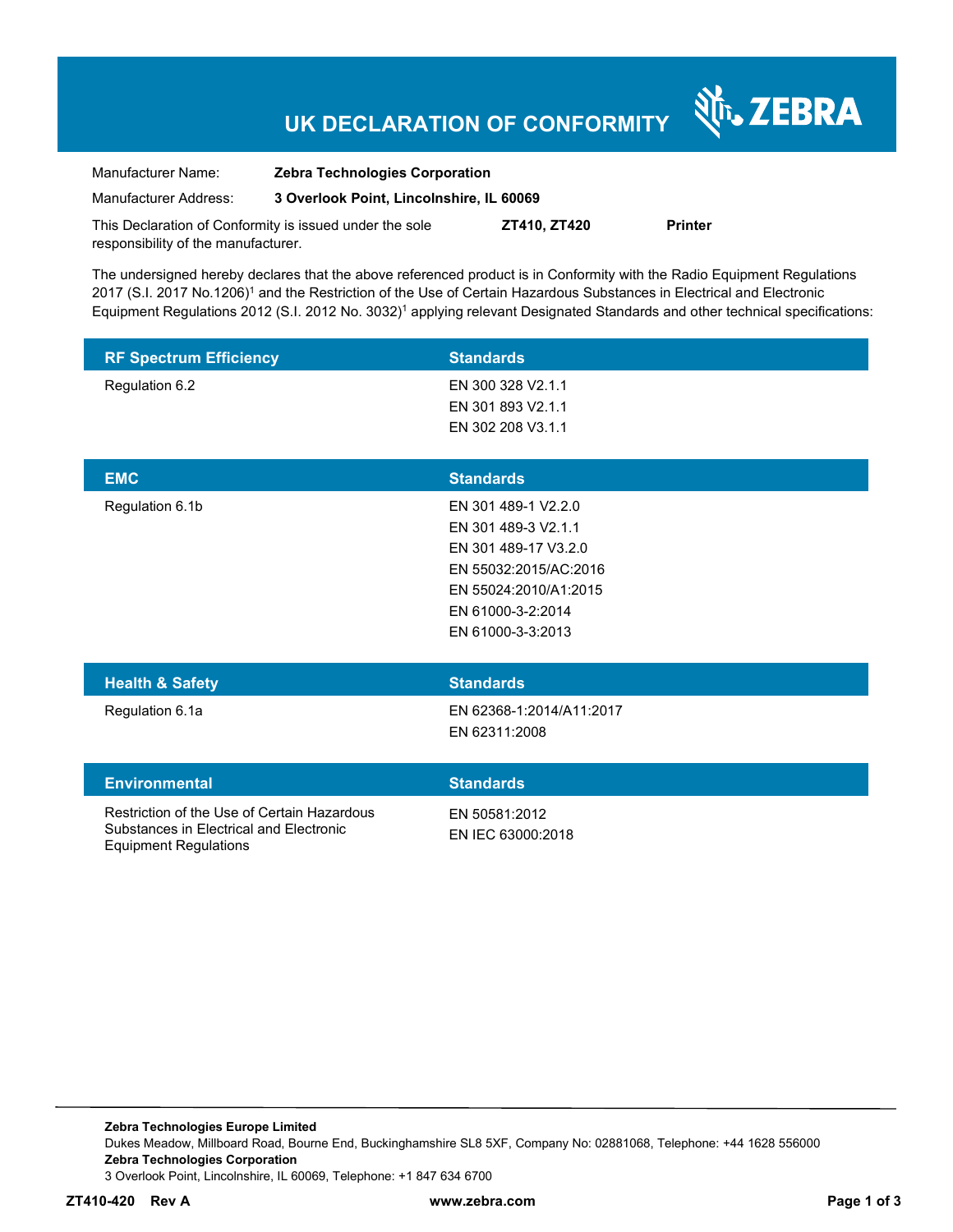# **UK DECLARATION OF CONFORMITY**



With regard to the Radio Equipment Regulations 2017 (S.I. 2017 No.1206)<sup>1</sup>, the conformity assessment procedure referred to in regulation 41(4)(a) and detailed in Schedule 2 has been followed.

 $^{\rm 1}$  As amended by applicable EU withdrawal legislation implemented at the time of issuing this declaration

**Signed on behalf of Zebra Technologies Corporation** 

Cady

*(Authorized Corporate Signature)* Jay Cadiz Rev: A Manager, Compliance Engineering **Date: 15 June 2021 Date: 15 June 2021** Place: Lincolnshire, USA